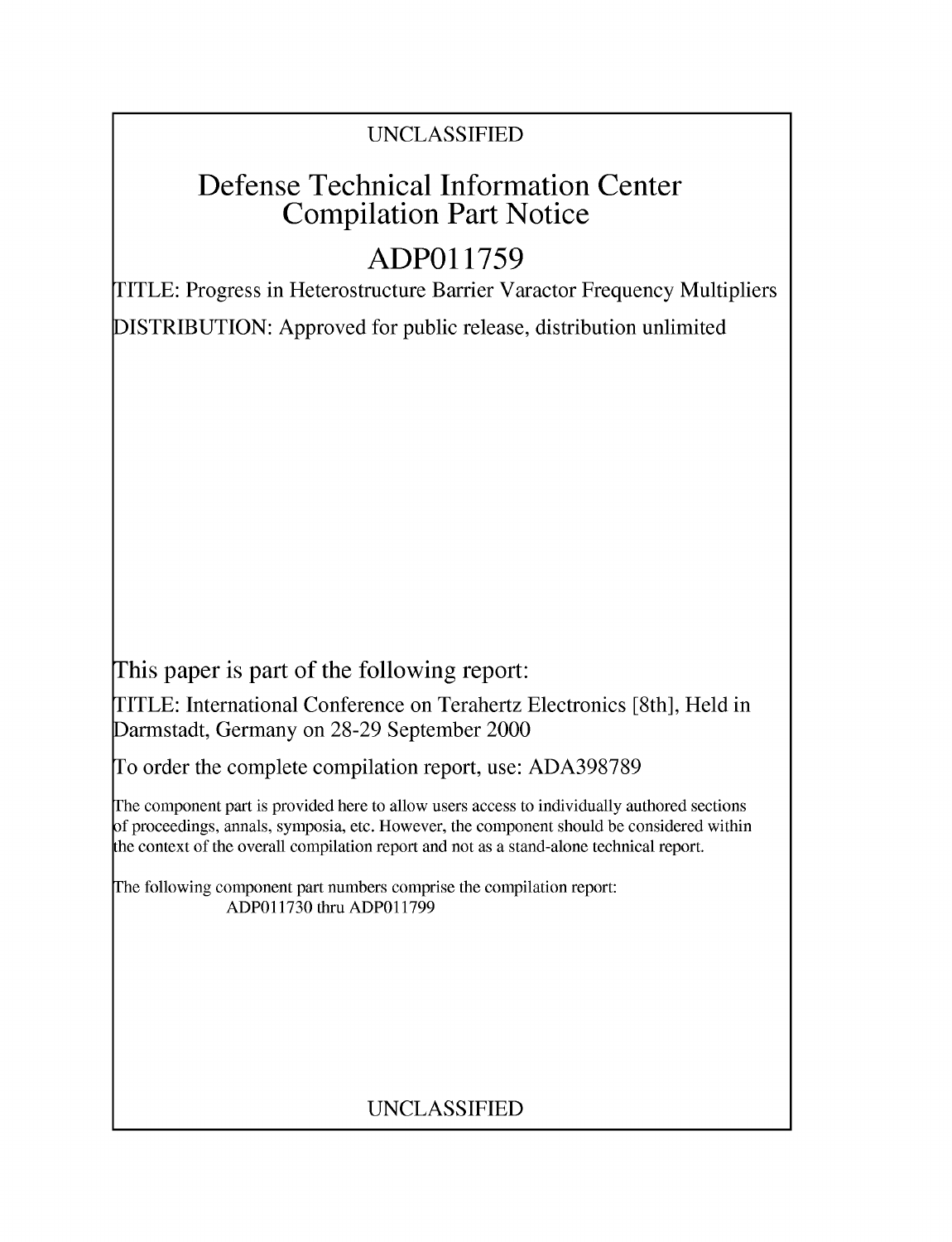# Progress in Heterostructure Barrier Varactor Frequency Multipliers

Jan Stake, Mattias Ingvarson, Lars Dillner, and Erik Kollberg

*Abstract* - The Heterostructure Barrier Varactor diode and its performance as a varactor frequency multiplier is reviewed. Lawer and the second temperature of the second temperature of the second temperature of the second tempe<br>Tayer Material Thickness J N<sub>D-</sub> N<sub>D</sub>

### $I.$  **INTRODUCTION**

The Heterostructure Barrier Varactor (HBV) diode which was introduced about ten years ago, Kollberg and Rydberg [1, 2], is a strong candidate for high power frequency multipliers at millimetre and submillimetre wave frequencies. Since the HBV has a symmetric capacitance-voltage (C-V) characteristic, it operates unbiased and will only produce odd harmonics when pumped with power at the fundamental frequency,  $f_n$ . The absence of even harmonics simplifies the realisation of higher order multiplier circuits. For the tripler case, it is possible to build a multiplier circuit considering the pump frequency and the output frequency only. As a result of the simplified circuit, design of frequency triplers and quintuplers operating over a wider frequency range is possible. An important advantage of the HBV diode compared to the Schottky varactor diode is that several barriers can be epitaxially stacked, which increases the lattice mismatch if the layers are thinner than a critical power handling capability'considerably, Krishnamurthi *et* thickness. The first HBV diode was realised using  $aI$ , [3] and Rahal *et al.* [4]. Hence, an HBV diode can be GaAs/Al<sub>0.7</sub>GaAs grown on GaAs [2]. The GaAs/AlGaAs and relatively cannot can be tailored for a certain application in terms of both material system is well cha tailored for a certain application in terms of both

substrate to improve their heat sinking capability [5]. Substrate to improve their heat sinking capability [5]. <br>These devices can be designed to handle at least one Watt efficiency. It has also been shown that the temperature of input power and yet maintain the device temperature below 100°C. For a single twelve-barrier HBV, a realistic increases when the diode is pumped, which further below 100°C. For a single twelve-barrier HBV, a realistic increases the conduction extract and look to an even below 100°C. For a single twelve-barrier HBV, a realistic<br>conversion efficiency of  $10\%$  is expected, thereby lower efficiency, Stake *et al.* [6]. providing output power in the region of 100 mW at 250 G= $\frac{G}{L}$ . This could then be used to drive an HBV quintupler The material system In<sub>0.53</sub>GaAs/In<sub>0.52</sub>AlAs grown on InP GHz. This could then be used to drive an HBV quintupler

The HBV consists of a high bandgap semiconductor inserted in the middle of the barrier. It is very difficult to sandwiched between low bandgap semiconductors. The grow thick epilayers of high quality on InP by MBE. high bandgap material (barrier) prevents electron Thick epilayers are needed for planar HBVs, since they transport through the structure. When the structure is use thick buried contact layers, and for HBVs with a biased, electrons are accumulated on one side of the large number of barriers. However, it has recently been barriers and depleted on the other side of the barriers. The shown that very good HBV material can be grown by resulting C-V is shown in Fig. 1. It is necessary that the MOVPE, Strupinski et al. [7]. A material grown by barrier material and the depletion layer material have MOVPE is presented in Table I. The structure, originally barrier material and the depletion layer material have almost the same lattice constants to avoid lattice designed for planar devices, is similar to HBV materials dislocations and inferior performance. However, it is grown by MBE, but with larger undoped spacer layers to possible to grow dislocation free layers with a small prevent diffusion of silicon into the barrier layers.

|  |  |  |  | Table I ITME 1817 layer structure |
|--|--|--|--|-----------------------------------|
|--|--|--|--|-----------------------------------|

| Layer  | Material                             | Thickness<br>[Å] | $\rm N_D$ - $\rm N_A$<br>$[cm^{-3}]$ |
|--------|--------------------------------------|------------------|--------------------------------------|
| 12     | InAs                                 | 100              | 55.10 <sup>18</sup>                  |
| 11     | In <sub>x</sub> GaAs                 |                  | $>5.10^{18}$                         |
|        | $x=0,53 \rightarrow 1$               | 400              |                                      |
| 10     | $In_{0.53}GaAs$                      |                  | $>5.10^{18}$                         |
| 9      | $In_{0.53}GaAs$                      | 4000             | $3.10^{16}$                          |
| 8 x 6  | $In_{0.53}$ GaAs                     | 200              | undoped                              |
| 7 x 6  | $In_{0,52}$ AlAs                     | 50               | undoped                              |
| 6 x 6  | AlAs                                 | 30               | undoped                              |
| 5 x 6  | In <sub>0.52</sub> AlAs              | 50               | undoped                              |
| 4 x 6  | $In_{0.53}GaAs$                      | 200              | undoped                              |
| 3      | $In_{0,53}GaAs$                      | 4000             | $3.10^{16}$                          |
| 2      | $\text{In}_{0.53}^{\text{max}}$ GaAs | 3000             | $>5.10^{18}$                         |
| 1      |                                      |                  | $>5.10^{18}$                         |
| Subst. | InP                                  |                  | $N^{++}$                             |

 $GaAs / Al<sub>0.7</sub>GaAs$  grown on GaAs [2]. The GaAs/AlGaAs frequency and power handling capability. Simple to process. A drawback with this device is the comparatively large conduction current due to a low Recently, HBVs have been fabricated on a copper comparatively large conduction can be a corresponding low

to provide milliwatt levels of power at THz-frequencies.<br>Some conduction current and an improved varactor current and an improved varactor performance. It is also possible to increase the effective II. MATERIAL SYSTEMS barrier height even further if a thin layer of AlAs is

A lower doping concentration in the depletion layers The authors are with the department of Microelectronics ED, MC2, results in a higher breakdown voltage and a low Chalmers University of Technology, SE-412 96 Göteborg, Sweden.<br>
E-mail: jan.stake@ep.chalmers.se particle parall: jan.stake@ep.chalmers.se parall: jan.stake@ep.chalmers.se parall: jan.stake@ep.chalmers.se

Chalmers University of Technology, SE-412 96 Göteborg, Sweden,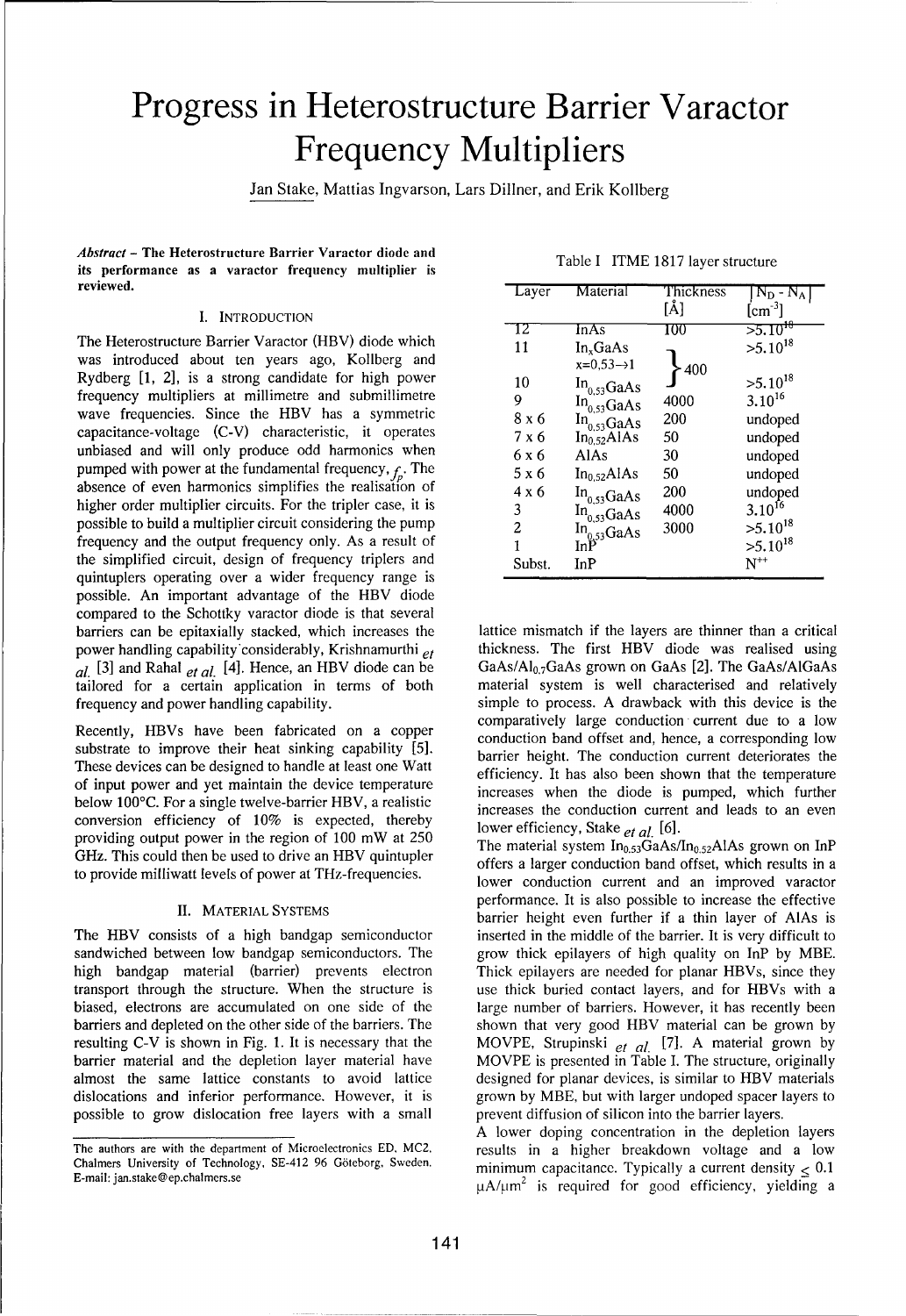

*Fig. 1. Current density versus voltage and C-V characteristics for a six-barrier HBV (ITME* For a given application (frequency and available power)

concentration is that it results in a high resistivity which **interesting to compare quintuplers** with triplers as increases the losses and decreases the dynamic cut-off power sources for the same output frequency. A varactor frequency. MOVPE material is now equal in performance<br>diode is usually dimensioned from the output impedance. to MBE material, Strupinski et al. [7], Lheurette et al. Since the output impedances are approximately equal for

related to the ratio of the pump frequency and the dynamic cut-off frequency. This indicates that related to the ratio of the pump frequency and the quintuplers have an advantage over triplers, since they  $\frac{d}{dt}$  cut-off frequency  $f_c = (S_{\text{max}} - S_{\text{min}})/2\pi R$ , use a lower input frequency where more powerful sources where  $R<sub>i</sub>$  is the series resistance,  $S<sub>min</sub>$  and  $S<sub>min</sub>$  are the are available. The circuit is more complicated for maximum and minimum elastance during a pump cycle quintuplers since the impedance at the idler frequency has maximum and minimum elastance during a pump cycle quintuplers since the impedance at the idler frequency has <br>[9]. For an HBV tripler, the maximal conversion to be optimised. efficiency can be estimated from the following empirical As discussed previously, the conduction current is a

$$
\eta \approx \frac{100}{1 + 200 \left(\frac{f_p}{f_c}\right)^{1.5}} \quad \text{[%]}.
$$

How to calculate corresponding optimal embedding<br>impedances, input power, and theoretical limit of the HBV analysis, codes combining time-dependent<br>hardwidth was analysisted by State of the Formulation of the Formulation o  $\frac{1}{2}$  bandwidth was presented by Stake *et al.* [10]. To **numerical dovice analysis** with frequency-domandpandwidth was presented by stake  $et$  al.  $1^{10}$ . To a numerical device analysis with frequently maximise the efficiency, the above dynamic cut-off barmonic belonge analysis can be used  $[14, 15]$ frequency should be maximised. Thus, optimum performance is a trade-off between maximum elastance swing and series resistance. The maximal extension of IV. HBV FREQUENCY MULTIPLIERS the depleted region is determined by the maximum electric field at breakdown or the effect of current The first HBV tripler experiment was performed in a<br>saturation [11 12] Hence the maximum elastance swing crossed-waveguide mount. The single-barrier GaAs/saturation  $[11, 12]$ . Hence, the maximum elastance swing is determined by one of the following conditions:<br>AlGaAs HBV was contacted with a whisker wire,

- 
- region at high electric fields; efficiency was 3.1 %.
- large electron conduction from impact ionisation at high electric fields;
- the saturated electron velocity in the material determines the maximum length an electron can travel during a quarter of a pump cycle.



**-50 .40 -30 .20 -10 0 10 20 30** 40 **<sup>50</sup>** *Fig. 2. Maximum tripler and quintupler efficiencies normalised to the same output frequency.*

*1817).* and material system, it is possible to optimise the HBV layer structure in terms of number of barriers, length and maximum voltage of 8 V per barrier for  $N_d = 3.10^{16}$  cm<sup>-3</sup> layer structure in terms of number of barriers, length and<br>in the depletion layers. A drawback with a low doping concentration of depletion layers, see referenc

[8]. triplers and quintuplers, triplers and quintuplers with the same diode capacitance can be compared. Referring to III. HBV DESIGN AND ANALYSIS Figure 2 it is shown that the maximum efficiencies are almost equal, except for output frequencies near the For a varactor multiplier, the conversion efficiency is almost equal, except for output frequencies near the related to the ratio of the numerical frequency and the dynamic cut-off frequency. This indicates that

expression [10]: strong limiting factor for the conversion efficiency. The small signal conductance is, as the capacitance, voltage 100 .  $\alpha$  **b**  $\alpha$  **c**  $\alpha$  **c**  $\alpha$  **c**  $\alpha$  **c**  $\alpha$  **c**  $\alpha$  **c**  $\alpha$  **c**  $\alpha$  **c**  $\alpha$  **c**  $\alpha$  **c**  $\alpha$  **c**  $\alpha$  **c**  $\alpha$  **c**  $\alpha$  **c**  $\alpha$  **c**  $\alpha$  **c**  $\alpha$  **c**  $\alpha$  **c**  $\alpha$  **c**  $\alpha$  **c**  $\alpha$  **c**  $\alpha$  **c**  $\alpha$  **c** conductance current will not deteriorate the efficiency more than a few tenths of a dB.

Accurate quasi-static models that describe the voltage How to calculate corresponding optimal embedding across the HBV capacitance and the conduction current<br>Filter and Englished across the HBV capacitance and the conduction current

depletion layer punch-through; Rydberg  $_{et}$  al.  $[2]$ . A maximum output power of 1 mW a large electron conduction across the barrier was generated at 225 GHz and the peak flange-to-flange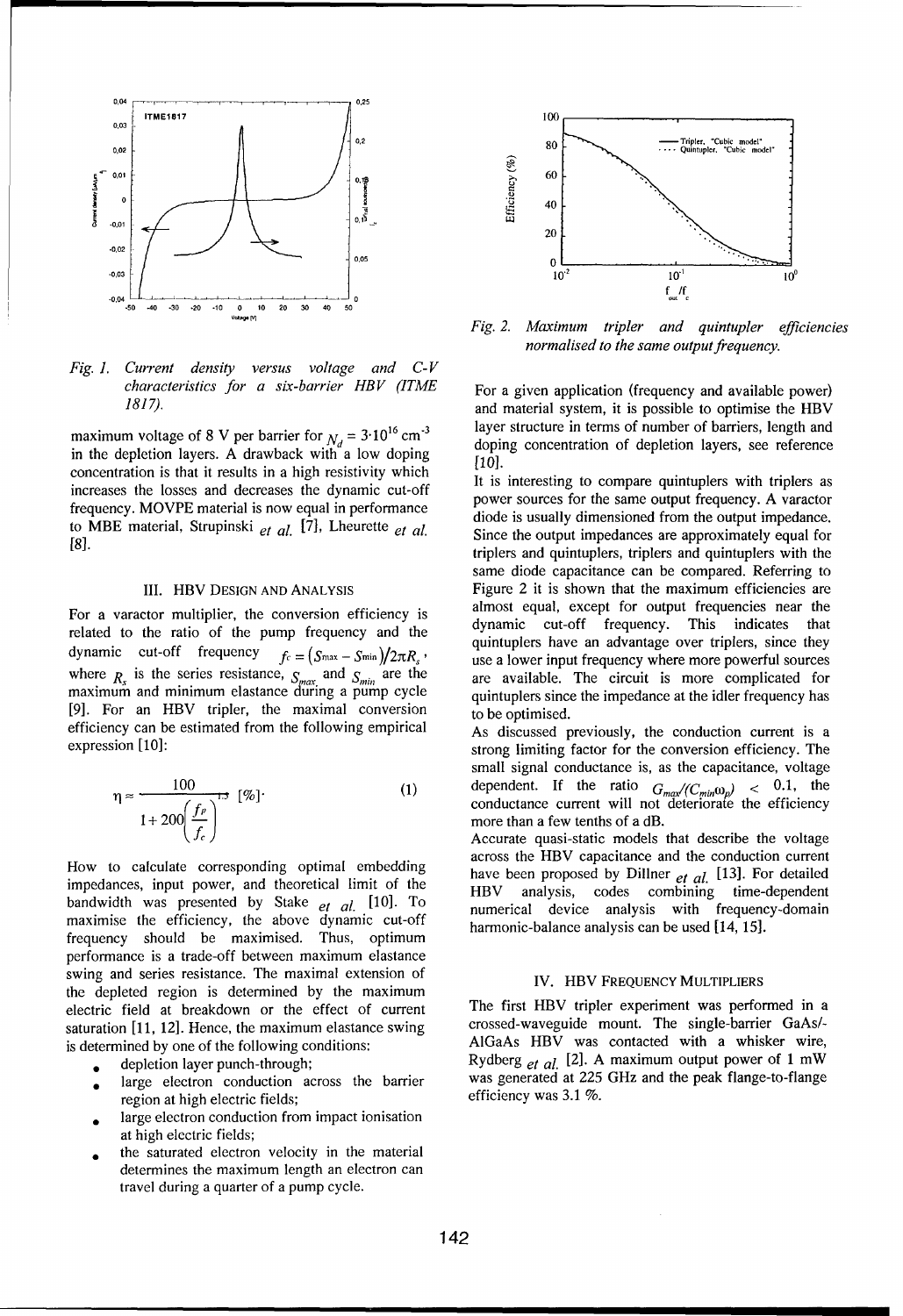

*Fig. 3. Planar 2x2-barrier HBV (NU2003J) design.*  $\frac{1}{2}$   $\frac{1}{2}$   $\frac{1}{2}$   $\frac{1}{2}$   $\frac{1}{2}$   $\frac{1}{2}$  WR-22 Waveguid

The first planar GaAs/A1GaAs HBV diode was tested in a crossed-waveguide frequency tripler, Jones *et al.* [16]. A *Fig. 5. Non-linear transmission line HBV tripler* maximum output power of 2 mW was generated at 252 *consisting of two tapered slot antennas and a*<br>GHz and the peak efficiency was 2.5 % for a four-barrier *finline loaded with 15 HBVs on a 100 µm-thick* GHz and the peak efficiency was 2.5 % for a four-barrier *finline loaded w*<br>device Cooled measurements on this type of HBVs quartz substrate. device. Cooled measurements on this type of HBVs showed an improvement in efficiency of a factor of three The second design is a quasi-optical HBV diode [6]. To reduce the effect of self-heating, a planar four-<br>barrier GaAs/AIGaAs HBV diode with an improved frequency tripler consisting of two slot antennas loaded<br>with four planes HBV diode and loaded at the focal barier Garstricans Tip v diode with an improved<br>diode geometry (Fig. 3) was fabricated. 4 mW output plane of a dielectric lens, Fig. 6. The quasi-optical tripler power and 4.8 % efficiency was obtained at an output<br>demonstrates a radiated power of 11.5 mW and a frequency of 246 GHz, Stake *et al.* [171. conversion efficiency of about 8 **%.**

A planar four-barrier InGaAs/InAlAs HBV diode was Single barrier InGaAs/InAlAs HBV diodes have also tested in a crossed-waveguide frequency tripler, Mélique been tested in a crossed-waveguide frequency quintupler, et al. [18]. A maximum output power of 9 mW was<br>concerted at 250 GHz and the poek officiency was 12 %<br>exponented at an generated at 250 GHz and the peak efficiency was 12 %.<br> **Rupisfield** at a least  $\frac{12}{2}$  and the peak efficiency was 12 %.<br> **Rupisfield** at a least  $\frac{12}{2}$  GHz. This is the best HBV multiplier performance obtained so far.

replaced with pure copper, Dillner *et al.* [19]. This offers not only a lower series resistance but also an improved Slot Antennas / HBV Diodes capacity. In a recent tripler experiment using a crossed waveguide mount, Dillner *et al.* [5] (see Fig. 4), and this High-pass Filter new diode, a maximum output power of 7.1 mW was AlumnaSpacer AlumnaSpacer 1.0 rm generated at 221 GHz with a flange-to-flange efficiency of 7.9 %.



HBV multiplier topologies, Hollung <sub>et al.</sub> [20, 21], have solved by modifying the epitaxial structure to increase the been developed. One is a broadband distributed HBV barrier height and by improving the diode heat sink. High frequency tripler consisting of a finline transmission line efficiency and wide bandwidth HBV triplers have been periodically loaded with 15 HBV diodes, see Fig. 5. This demonstrated. We predict that HBV quintuplers will be frequency tripler uses planar diodes with two barriers and very competitive as high frequency power sources. exhibits 10 mW peak radiated power at 130 GHz with

more than 10% 3-dB bandwidth and 7% conversion efficiency.





*Fig. 6. Quasi-optical HBV tripler. The circuit consists of two slot antennas loaded with four HB V diodes and located at the focal plane of a dielectric lens.*

### V. CONCLUSION

The HBV is today comparable to Schottky varactors in *Fig. 4. HBVs on a copper substrate mounted in the* terms of conversion efficiency, I-V and C-V predicts *output waveguide. The three-barrier HBV is* superior power handling capability, and the HBV is more *contacted with a planar whisker,* suitable for high order frequency multipliers. The performance of planar GaAs/A1GaAs HBV multipliers is In addition to the crossed waveguide multiplier, two other severely reduced due to self-heating. This problem can be